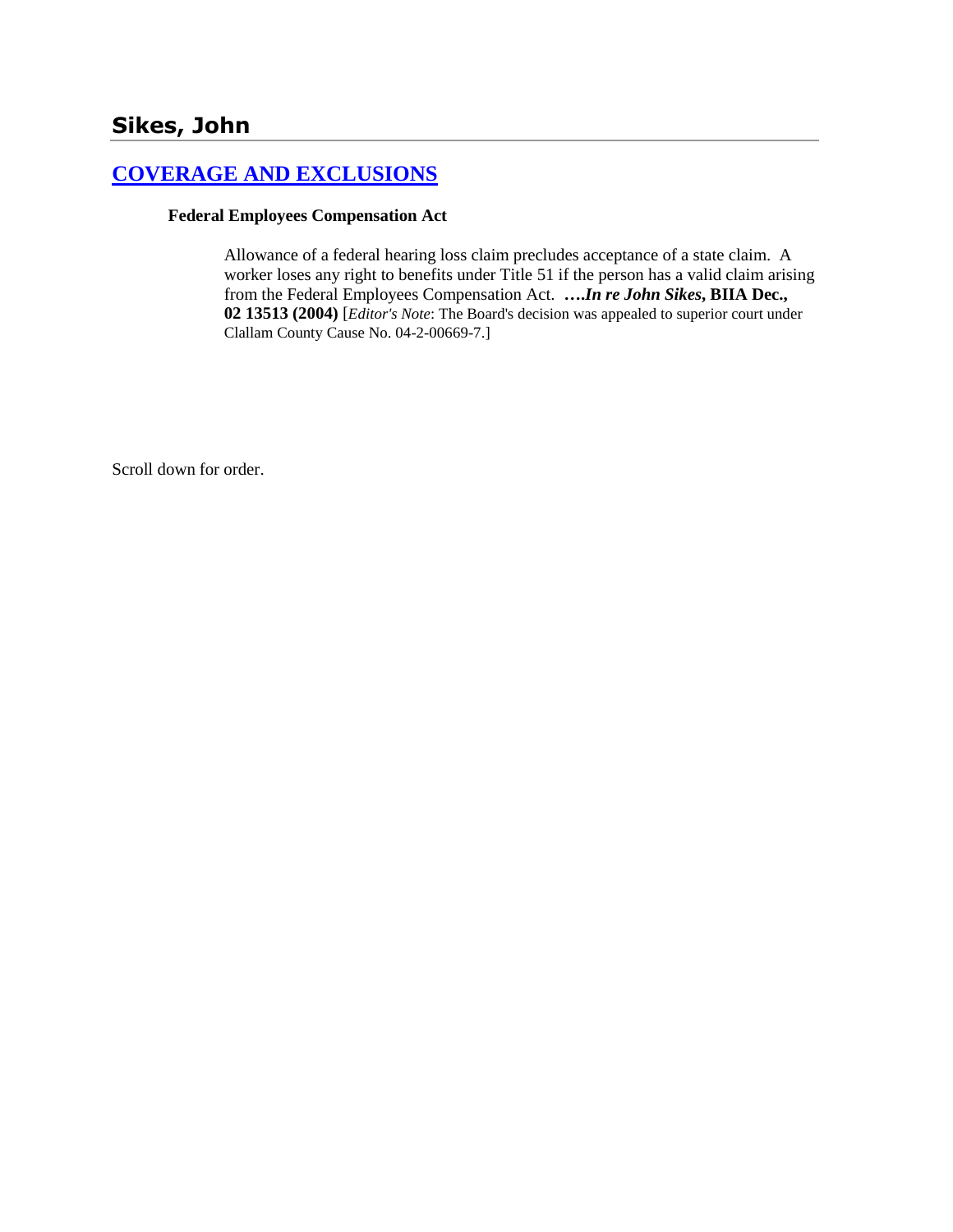## **BEFORE THE BOARD OF INDUSTRIAL INSURANCE APPEALS STATE OF WASHINGTON**

**)**

**IN RE: JOHN R. SIKES ) DOCKET NO. 02 13513**

**CLAIM NO. W-351394 ) DECISION AND ORDER**

APPEARANCES:

Claimant, John R. Sikes, Pro Se

Self-Insured Employer, Clallam County, by Reeve Shima, per Mary E. Shima

Department of Labor and Industries, by The Office of the Attorney General, per David I. Matlick, Assistant

The employer, Clallam County, filed an appeal with the Board of Industrial Insurance Appeals on April 26, 2002, from an order of the Department of Labor and Industries dated March 1, 2002. In this order, the Department ordered the employer to accept the claim for occupational hearing loss and close the claim with an award for permanent partial disability equivalent to 14.88 percent of complete loss of hearing in both ears (which included tinnitus). The Department further directed the employer to be responsible for the purchase and maintenance of hearing aids. The Department based its order on the results of the January 21, 2002 audiogram. The Department order is **REVERSED AND REMANDED**.

# **DECISION**

Pursuant to RCW 51.52.104 and RCW 51.52.106, this matter is before the Board for review and decision on a timely Petition for Review filed by the claimant to a Proposed Decision and Order issued on January 20, 2004, in which the industrial appeals judge reversed and remanded the order of the Department dated March 1, 2002, with directions to reject the claim.

The Board has reviewed the evidentiary rulings in the record of proceedings and finds that no prejudicial error was committed. The rulings are affirmed. We agree with the proposed decision reached by our industrial appeals judge. We have granted review to draw attention to the unique body of law as it applies to federal hearing loss claims. In 1980, the claimant, John R. Sikes, began working as a wastewater technician at the wastewater treatment plant in Clallam Bay. For the next eleven years, he performed such duties as washing down clarifiers, checking the operation of high-speed air-compressors, paint chipping, and operating sanders, grinders, and other power tools. He spent 50 percent of the time working near unmuffled compressors, with the noise directed

1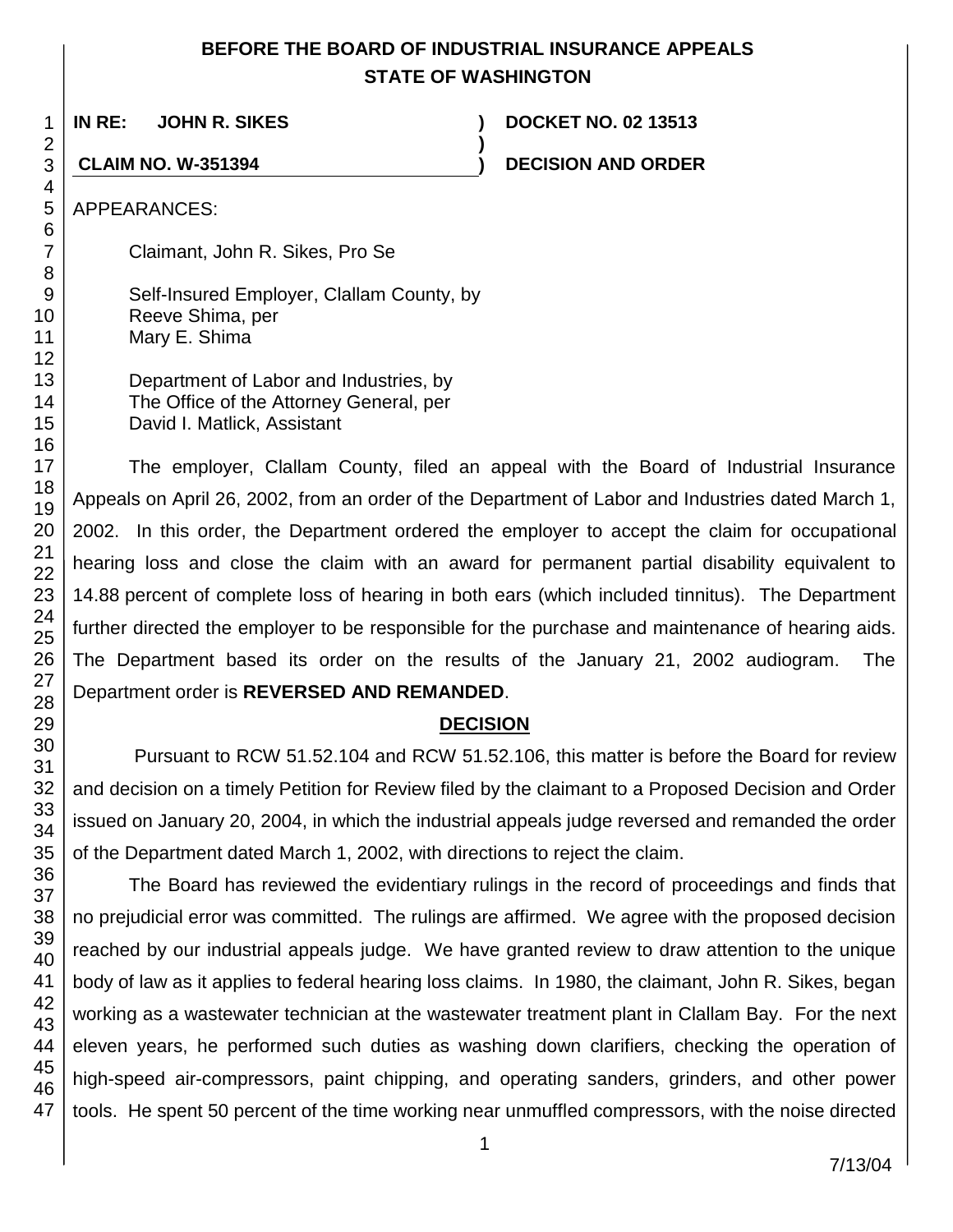at his right ear. He used ear protection when it was available, including plugs and muffs. After leaving Clallam County, Mr. Sikes worked as a charter fisherman, a heavy equipment operator, and he also erected scaffolding. In 1998, Mr. Sikes went to work for the National Oceanic and Atmospheric Administration (hereinafter NOAA) as a professional fisherman.

Before Mr. Sikes began working with NOAA, he passed a hearing test. After working with NOAA for a number of years, a physical given by the employer revealed that Mr. Sikes had developed hearing loss. Mr. Sikes' work with NOAA involved significant exposure to hydraulic motors, loud engines, and air compressors. Mr. Sikes explained that his hearing loss is greater on the right because the motor was on his right side when he operated the reel. Mr. Sikes found that the ship was noisy even when he wore his ear protection. In early 2001, the claimant failed a hearing test. By mid-2001, his hearing deteriorated to the point where he was no longer permitted to pilot or operate vessels for the U.S. government. On January 19, 2002, Mr. Sikes filed a hearing loss claim with the U.S. Department of Labor, Office of Workers' Compensation Program. That claim was accepted on July 1, 2002, for the diagnosed condition of binaural hearing loss.

In this case, the employer bears the burden of proving that the order under appeal is incorrect. *In re Christine Guttromson*, BIIA Dec., 55,804 (1981). The employer has carried that burden through the uncontroverted testimony of otolaryngologist Dr. Gerald Guy Randolph. Dr. Randolph met with the claimant on June 5, 2002. At that time, he had a number of records available for review, including audiograms of April 1998, June 2001, and January 2002. He also performed an audiogram on the date of the examination. Dr. Randolph took an employment history from Mr. Sikes to ascertain the extent of his prior industrial noise exposure. It was his opinion that the 1998 audiogram (the pre-employment test for the NOAA) was valid. That audiogram showed a ratable hearing loss in the right ear of 3.75 percent, 0 percent in the left ear, with a binaural hearing loss ratable at 0.63 percent. Dr. Randolph believed that this hearing loss was attributable to the claimant's work and life activities prior to the date of the audiogram. The doctor explained that hearing loss due to noise exposure occurs at the time of the exposure. This exposure would include Mr. Sikes' work for Clallam County from 1980 to 1991.

Dr. Randolph did not believe either the June 2001 or January 2002 (showing a binaural hearing loss of 11.9 percent) audiograms were administered accurately. Dr. Randolph's testimony on that point is uncontroverted by the Department. Dr. Randolph administered a valid audiogram on June 5, 2002, which rated the claimant's hearing loss at 31.875 percent in the right ear, percent in the left, and a ratable binaural hearing loss of 5.31 percent. Dr. Randolph believed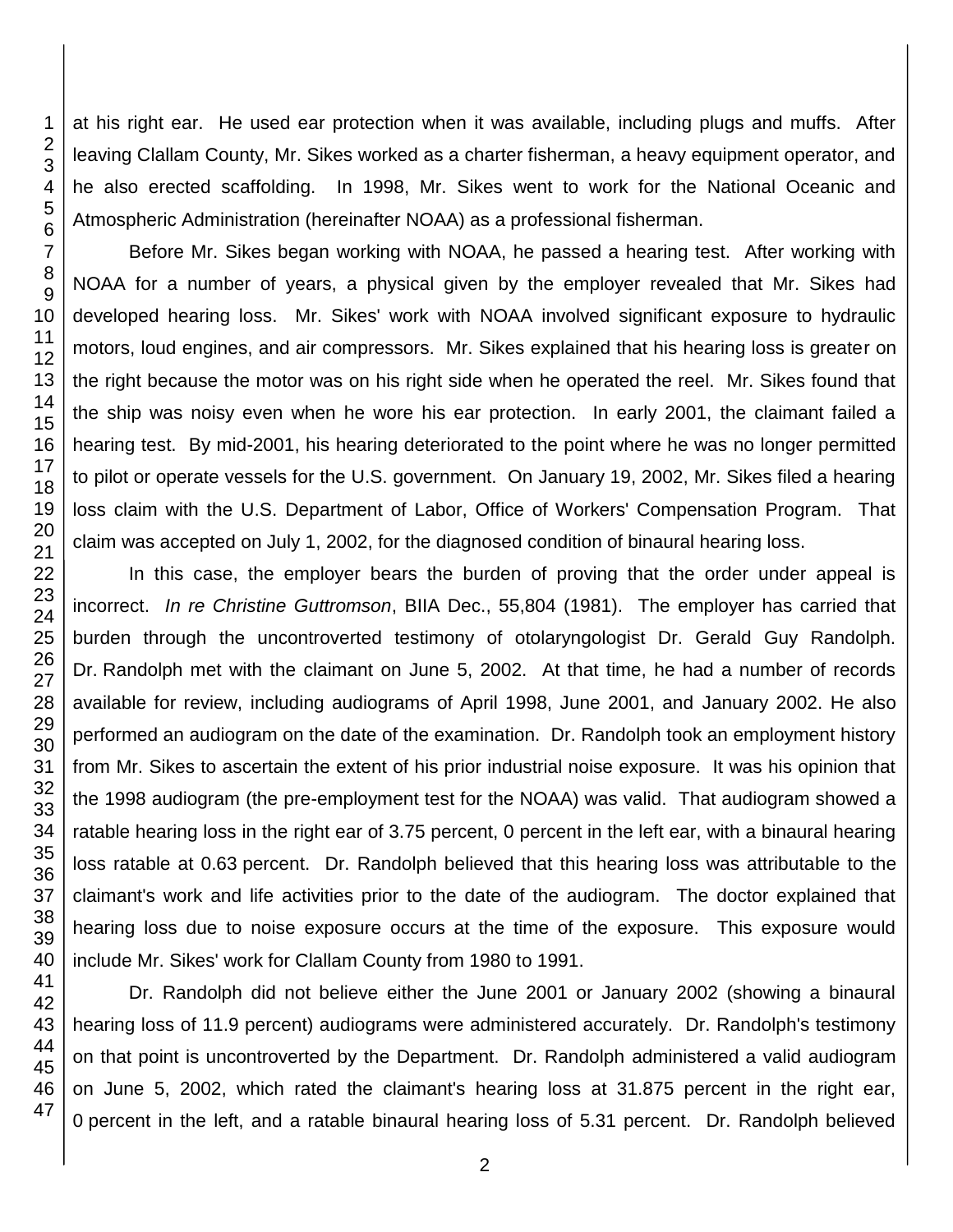there was no additional ratable impairment for tinnitus. According to the doctor, this increase in the claimant's hearing loss was the result of aggravation caused by the claimant's employment at NOAA.

In 1993 (effective 1/1/94), WAC 296-14-350(1) was amended to read:

(1) The liable insurer in occupational disease cases is the insurer on risk at the time of the last injurious exposure to the injurious substance or hazard of disease during employment within the coverage of Title 51 RCW which gave rise to the claim for compensation. Such Title 51 RCW insurer shall not be liable, however, if the worker has a claim arising from the occupational disease that is allowed for benefits under the maritime laws or Federal Employees' Compensation Act.

(Emphasis added.) RCW 51.12.100(1) provides, "The provisions of this title shall not apply to a master or member of a crew of any vessel, or to employers and workers for whom a right or obligation exists under the maritime laws or federal employees' compensation act for personal injuries or death of such workers." *See also, Esparza v. Skyreach Equipment, Inc.*, 103 Wn. App. 916, 937 (2000). This statute and the regulation promulgated to conform to it eliminates any right to benefits under Title 51, for those like Mr. Sikes who come within its purview.

Here, given Dr. Randolph's testimony, it is clear that, within the meaning of RCW 51.12.100(1) and WAC 296-14-350(1), "the insurer on risk at the time of the last injurious exposure to the . . . hazard of disease during employment" is NOAA. It is also clear that Mr. Sikes' claim "arising from the occupational disease" of hearing loss has been "allowed for benefits under the . . . Federal Employees' Compensation Act." Since the allowance of the Federal claim precludes acceptance of a state claim, the March 1, 2002 allowance order must be reversed and the claim remanded to the Department to issue an order rejecting the claim.

## **FINDINGS OF FACT**

1. On November 9, 2001, an application for benefits was filed with the Department of Labor and Industries alleging the claimant had sustained the occupational disease of hearing loss during the course of his employment with Clallam County. The self-insured employer received the application for benefits on September 24, 2001. On November 27, 2001, the Department issued an order allowing the claim and directing the self-insured employer to pay all medical and time loss benefits as may be indicated in accordance with the industrial insurance laws. On January 22, 2002, the employer filed a Protest and Request for Reconsideration of the November 27, 2001 order with the Department. On February 15, 2002, the Department issued an order holding the November 27, 2001 Department order in abeyance. On March 1, 2002,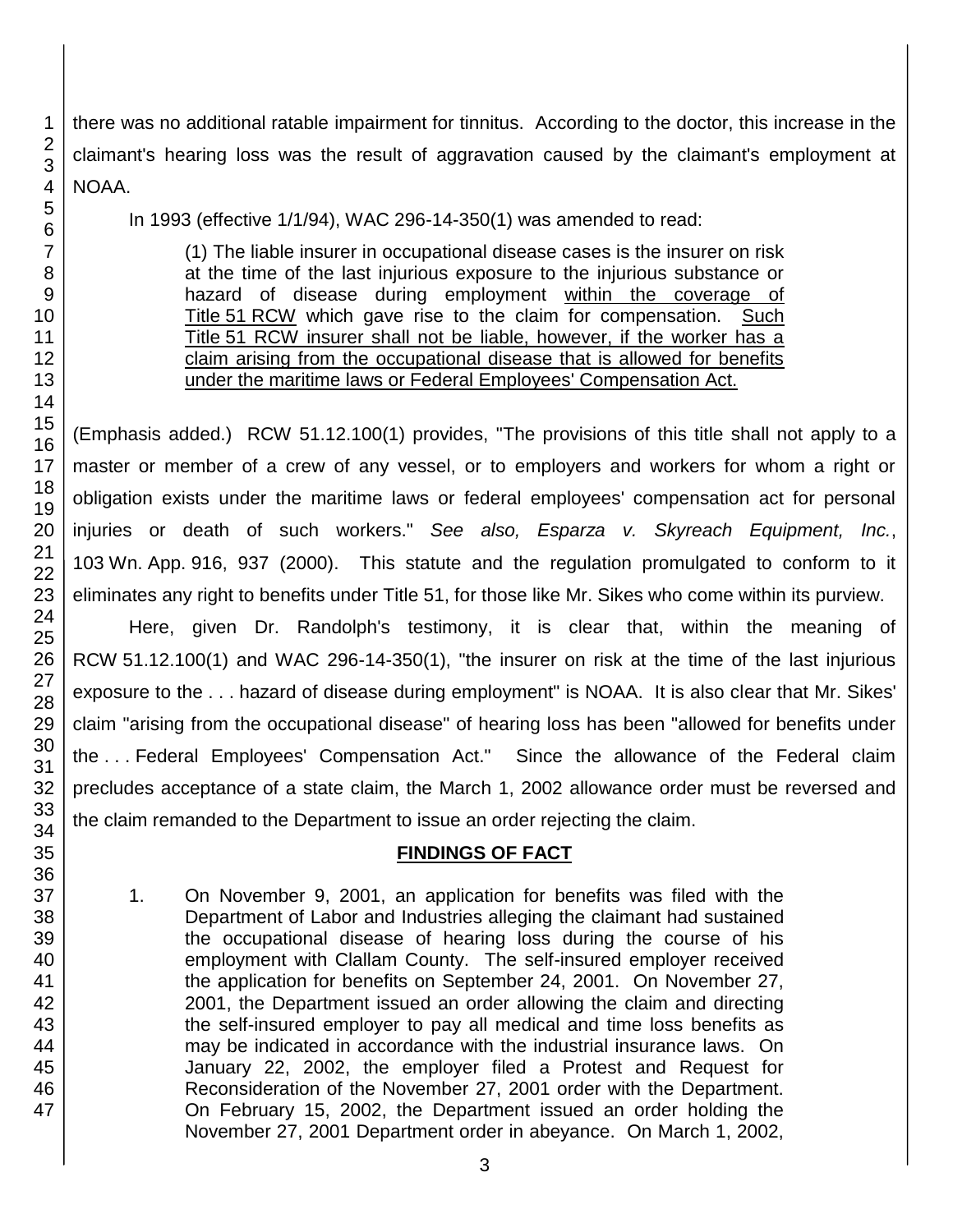the Department issued an order directing the self-insured employer to accept the claim for occupational hearing loss; closing the claim as the covered medical condition was stable; directing the self-insured employer to pay an award for permanent partial disability of 14.88 percent for complete loss of hearing in both ears; directing the self-insured employer to be responsible for the purchase and maintenance of hearing aids, based the decision on the results of an audiogram dated January 21, 2002; and stating that the condition of tinnitus has been factored into the formula used to determine the permanent partial disability.

On April 26, 2002, the self-insured employer filed a Notice of Appeal from the March 1, 2002 Department order with the Board of Industrial Insurance Appeals. On May 13, 2002, the Board issued an order granting the self-insured employer's appeal, assigning Docket No. 02 13513, and ordering that further proceedings be held in this matter.

- 2. Between 1980 and 1991, the claimant was employed by Clallam County as a wastewater technician. Between 1991 and April 8, 1998, Mr. Sikes worked as a charter fisherman, erected scaffolding, and ran heavy equipment for the Clallam Conservation District.
- 3. As of April 8, 1998, the claimant had a ratable hearing loss in the right ear of 3.75 percent, 0 percent in the left ear, with a binaural hearing loss ratable at 0.63 percent. This hearing loss is attributable to all of the claimant's work and life activities prior to April 8, 1998, including Mr. Sikes' work for Clallam County from 1980 to 1991 as a wastewater technician.
- 4. Injurious noise exposure occurred after April 8, 1998, while the claimant was employed by the National Oceanic and Atmospheric Administration. This exposure occurred while the claimant was working in employment subject to the jurisdiction of the Federal Employees' Compensation Act.
- 5. On January 19, 2002, the claimant filed a claim for benefits with the U.S. Department of Labor, alleging occupational hearing loss arising during the course of his employment with the NOAA.
- 6. On July 1, 2002, Mr. Sikes' claim for occupational hearing loss arising during the course of his employment with the NOAA was allowed for benefits under the Federal Employees' Compensation Act.

### **CONCLUSIONS OF LAW**

1. The Board of Industrial Insurance Appeals has jurisdiction over the parties to and subject matter of this appeal.